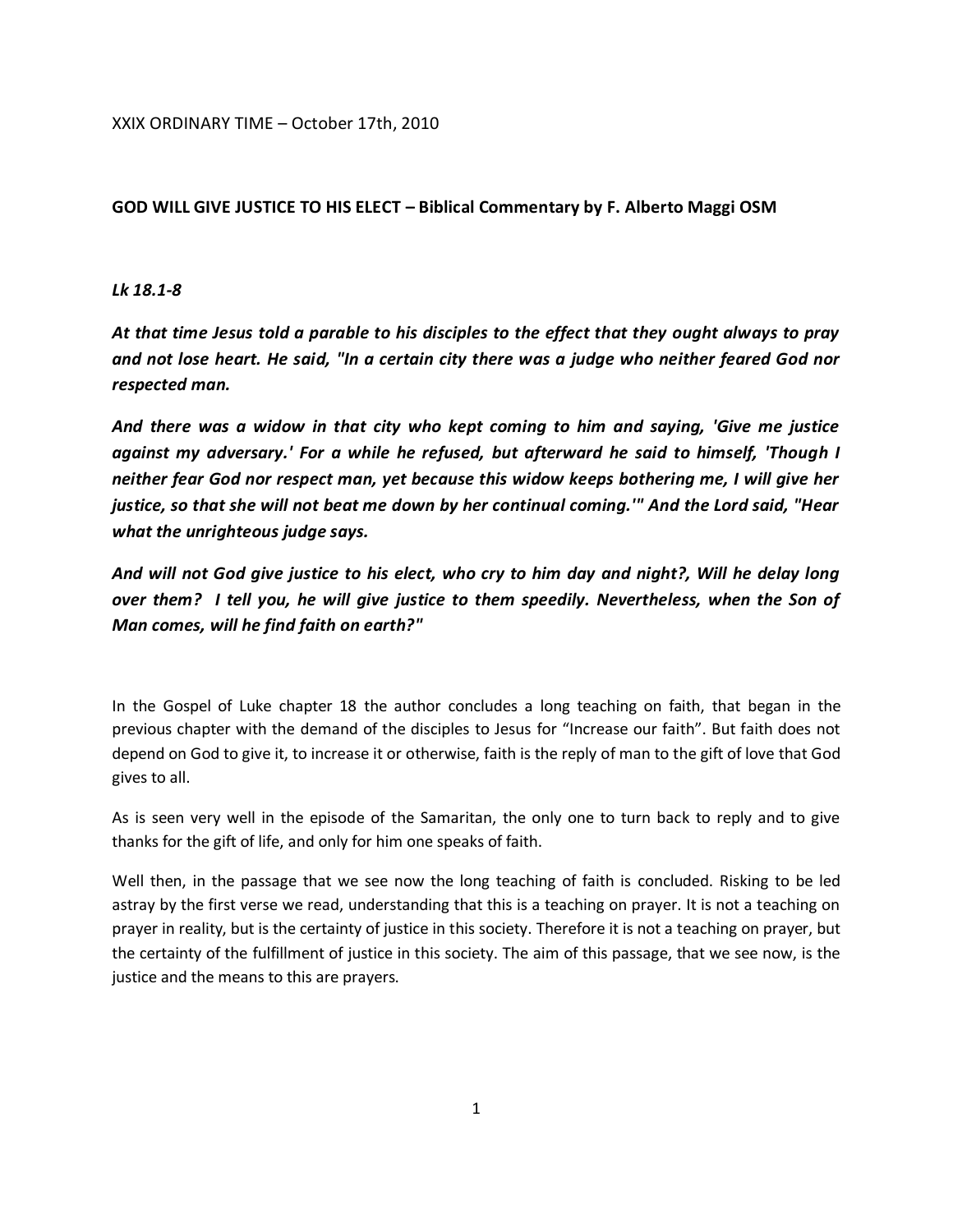In the Gospel of Luke chapter 18 we read. " *He said unto them",* Jesus talks to the disciples, that, remember, asked Him *"Increase our faith," " A parable on the need to pray always",* therefore pray with perseverance*,".. never tiring".* 

This prayer, we have already said, is the finalization of something, to obtain justice. It is a prayer that ends in the commitment on the part of the disciples so that there is justice. And Jesus, in this parable, presents a city in which lives a judge, "*«That did not fear God»*".

Now, keep in mind that it is a parable, therefore it has a particular language, it is not a teaching on prayer, in fact the Father is never nominated, the name of Jesus' God in this Gospel. The Father is not nominated, He that has no need to be asked because He knows the needs of man before they are presented to Him, but God.

*"«…nor respected man. And there was a widow in that city»";* widow , with orphan and foreigner, were people that had no man to think of them, they were helpless people, they were excluded. And God, in psalm 68, declares guardian of the widows.

*"«…a widow in that city who kept coming to him and saying, » 'Give me justice..'*, Here the word 'justice ',it is important in understanding the passage, appears four times. *"«..against my adversary.' »" For a while he refused; but then he said to himself: 'Though I neither fear God nor respect man. ,»".,* The picture that Jesus makes of this powerful man is very significant.

They are cynic people interested only in they own interests and not of the needs of others. *"«'… yet because this widow keeps bothering me, I will give her justice»",,*and for the second time returns the theme of justice, *"«….so that she will not beat me down by her continual coming. »"* It is a curious term used by the evangelist, that literally means, "to give me a black eye"

It is translated as "beat me down", give me a black eye does not mean that the widow gives him a punch, but the expression means " to damage his reputation"

This is the parable. *"«And the Lord said,»"*therefore addressing the disciples, *"«Hear what the unrighteous judge says. And will not God give justice….»" –* and for the third time appears the term justice - *"«..to his elect, who cry to him day and night? »"* Therefore if a dishonest judge is able to do justice to not be beaten down, how much more can the Father, who needs no asking, do for his elected people.

This "*cry to him day and night"* is an expression of prayer that the evangelist takes from the psalms*.*  Psalms 22 and 42. And what do these elect cry to Him day and night? Well, it is the evangelist Luke that has more to heart the theme of justice, social justice.

For this, at the beginning of his Gospel, in the Magnificat, the hymn of praise that he puts in the mouth of Mary and Elizabeth, there is written that the Lord had scattered the proud, that the Lord has put